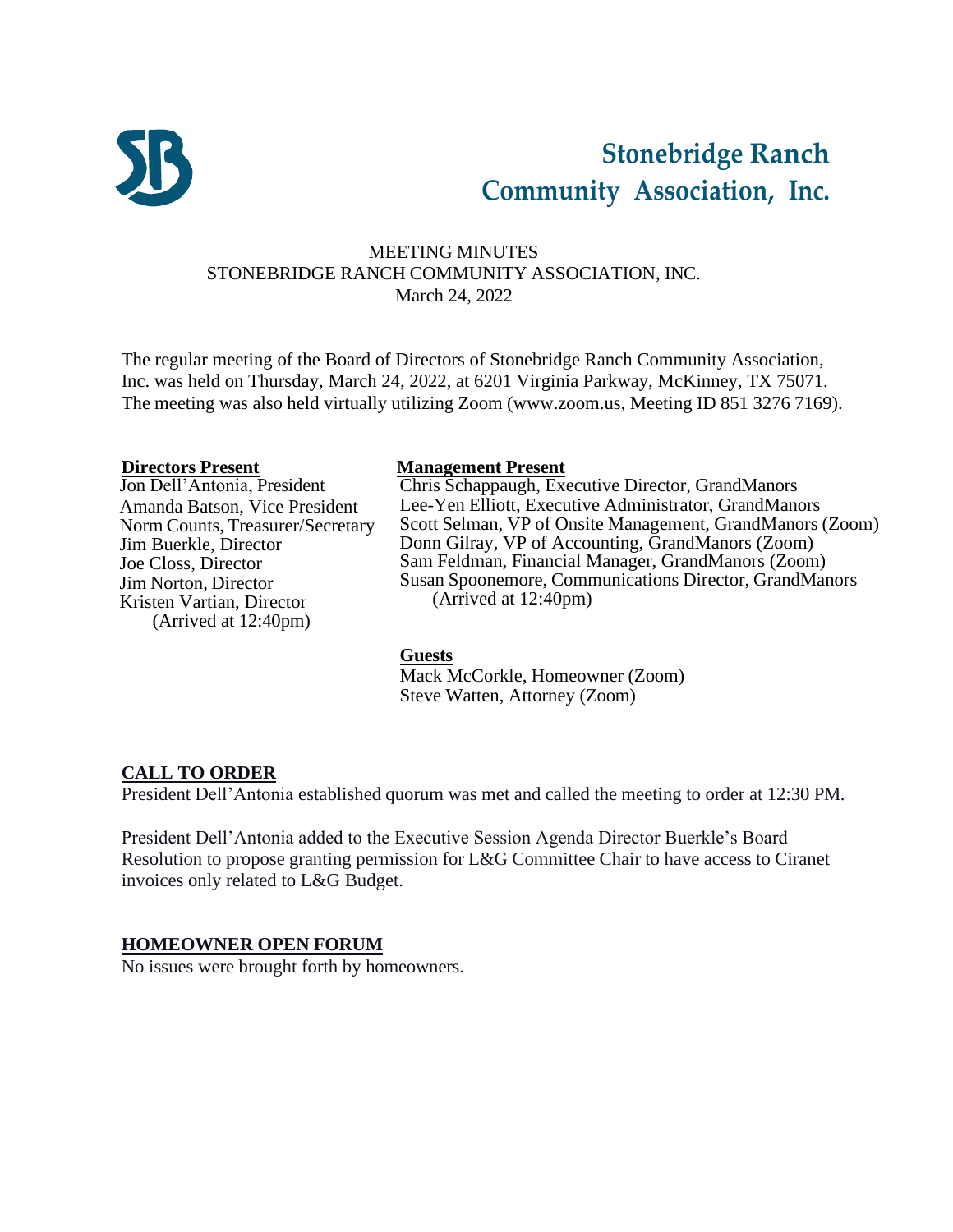## **CONSENT AGENDA**

Director Buerkle made a motion to accept consent agenda as stated:

- Approve the February 24, 2022, Board of Director Meeting Minutes
- Ratify the vote to deny the request for an additional \$200,000 to continue the dredging of the Quail Creek Pond
- Ratify the vote to add Michael Warner to the Modifications Committee

Director Norton seconded; Director Closs abstained from the vote due to not being present at last month's meeting. The motion passed unanimously by all who voted.

# **OLD BUSINESS**

**Board Guideline Review –** President Dell'Antonia announced Director Vartian had a prearranged absence/late arrival so only 1 out of 3 of the Current Board Guidelines and Policies as presented in the board packet will be discussed:

- Modification Committee Guidelines Tabled until next month
- Appeals Committee Guidelines Tabled until next month
- Estate Sales Policy– Executive Administrator Elliott presented minor grammatical and format changes to current Guideline

Treasurer/Secretary Counts made a motion to remove Estate Sale Permit Form as a separate document from the Estate Sales Policy. Vice President Batson moved to adopt revised Estate Sales Policy with corrections as noted and to create a separate Permit Form. Director Buerkle seconded; the motion passed unanimously.

**Review for Approval the Use of a Broadcast Text Messaging Service** – Communications Committee reviewed services from CiraConnect, Textedly, and Trumpia.

Based on Communications Committee's recommendation, Vice President Batson made a motion to adopt a Board Resolution to implement Broadcast Text Messaging Service using Textedly. Director Buerkle seconded; the motion passed unanimously.

Discussion: Treasurer/Secretary Counts asked if GM texting charges will be removed. VP of Onsite Management Selman responded the texting fees were charged in error and will be removed. Vice President Batson inquired if GM can turn on texting services in CiraConnect if Board decides to use it in the future. VP of Onsite Management Selman confirmed texting service can be turned on at any time.

**Review Collections Policy for any Changes –** Secretary/Treasurer Counts presented changes to current collections policy by removing reference to mandatory NSF Fee and eliminating specific county clerk reference document numbers.

Director Norton made a motion to approve with designated changes. Director Closs seconded; the motion passed unanimously.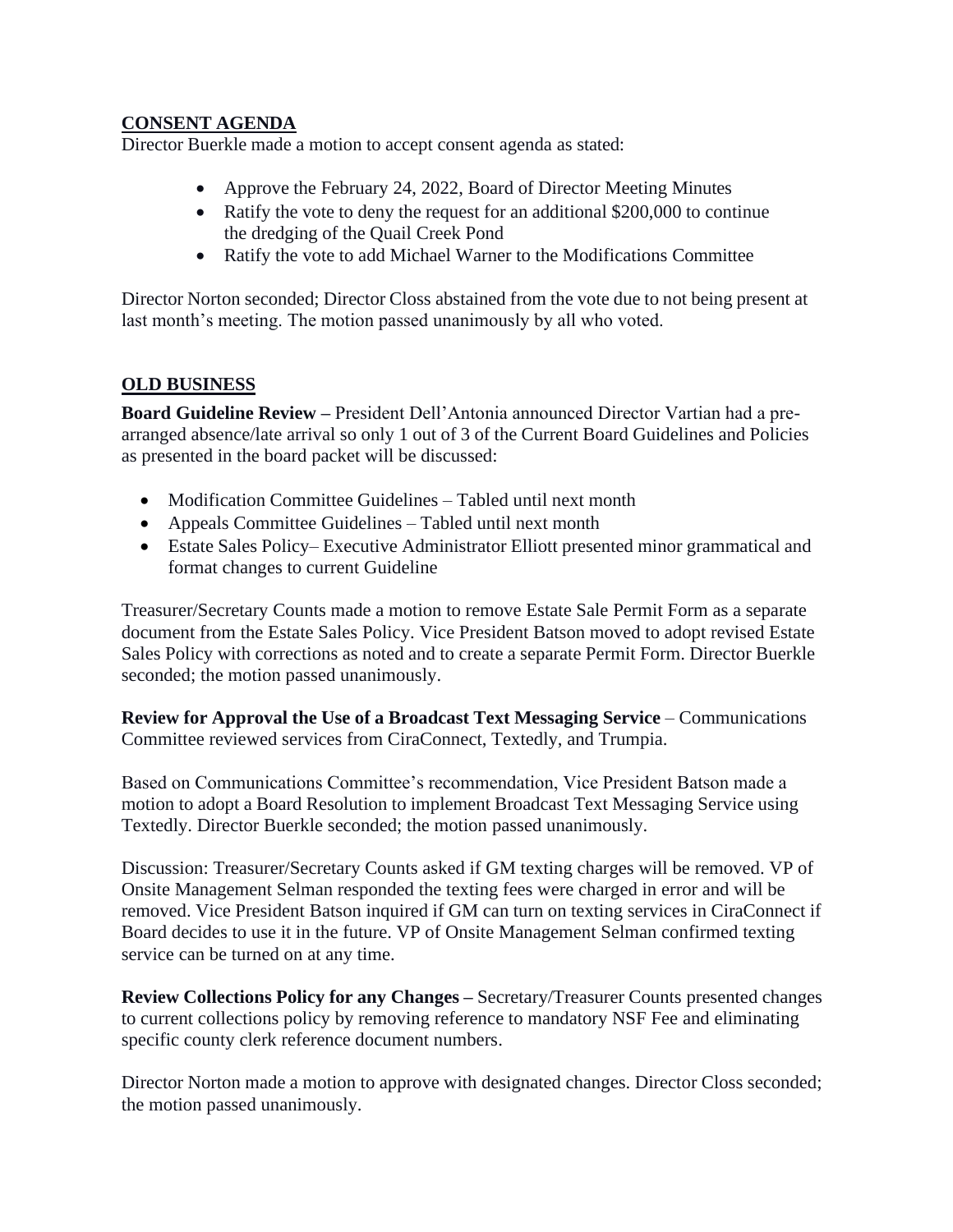#### **NEW BUSINESS**

**Discuss and Act on Any Non-Confidential Items from Homeowner Open Forum** – There were no items to discuss.

#### **Review for Approval an Update to the Bid Policy to Address Sole Source Providers** –

Executive Director Schappaugh presented a Board Resolution to propose adding language to the Commitments and Disbursement Guidelines to allow for sole source purchasing and to amend areas of the guidelines referencing CMA and Director of Operations.

Director Vartian made a motion to approve proposal with revisions. Treasurer/Secretary Counts seconded; the motion passed unanimously.

#### **Review for Approval the Authorization of an additional Administrative Position** –

Executive Director Schappaugh presented a Board Resolution to approve an additional administrative position, whose primary duty will be as an account specialist assisting with payment plans and collections reporting, as well as support any overflow needs from modification applications.

Discussion: Administrative Staff to convert guidelines and policies currently saved as PDF documents to Word documents and upload both versions to Ciranet, SharePoint, and any future shared document drive between GM and Board.

Vice President Batson made a motion to approve to add a new position with addition to add responsibility of SharePoint document administration to staff responsibilities. Director Vartian seconded; the motion passed unanimously.

# **ASSOCIATION REPORTS**

**Financial Report** – VP of Accounting Gilray reviewed GM's standard financial reports. Board requested to have the following items to be included in future Board Packets:

- Balance Sheet Summary and Details
- Income Statement
- Replacement Fund Equity Analysis

Discussion: Treasurer/Secretary Counts inquired about GM's lead for audit. VP of Onsite Management Selman replied he will connect GM's lead for audit, Laura Jones with SRCA CPA. Treasurer/Secretary Counts requested GM Accounting to train Finance Committee members on GM's standard financial reports. VP of Accounting Gilray agreed either he or Financial Manager Feldman will help with training.

# **EXECUTIVE SESSION CONVENED AT 2:16 PM**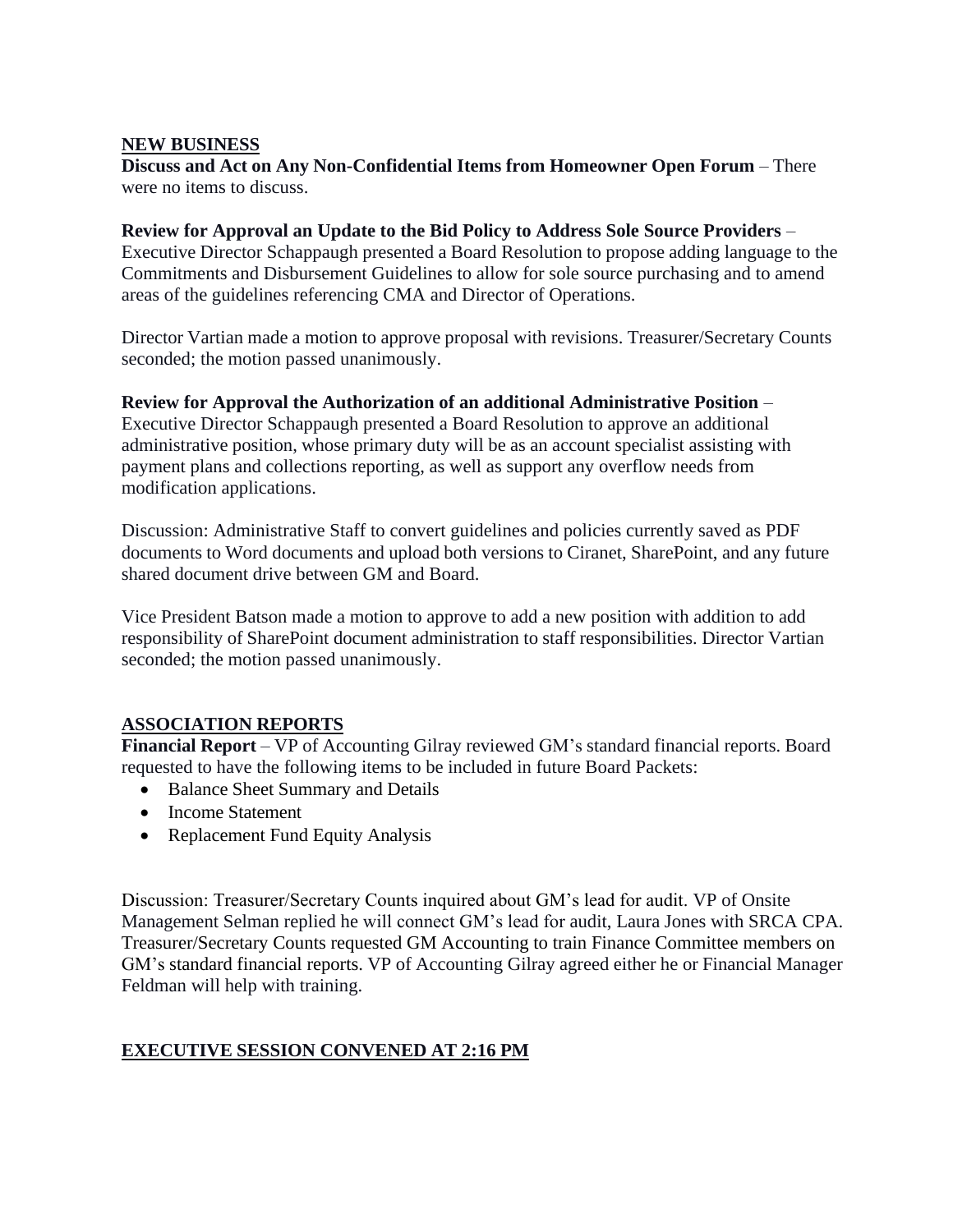#### **OPEN SESSION RECONVENED AT 5:55 PM Summary of Executive Session**

**Transition Report** – Board discussed with GM transition status with regards to 2022 assessment collections, delinquent fees, compliance violations and fines process, and Collections Committee waiver/settlement/decision requests.

VP of Onsite Management Selman will investigate the possibility of opening a separate debit card account for Maintenance needs as well as adding select Board members as signatory to PacWest bank account.

**Discuss Homeowner's Feedback on Annual Assessment Due Date** – Board discussed the possibility of moving annual assessment due date from January 1<sup>st</sup> to February 1<sup>st</sup>. A determination will be made by the Board at a later date.

**Discuss Necessary Fees Related to Certain Modification Applications** – Director Vartian will put a proposal together for next month's meeting to review non-refundable fees to be charged to homeowners for non-standard modification applications.

**Review for Approval a Resolution Delegating Authority to GM for Collections Decisions** – Treasurer/Secretary Counts presented a Board Resolution for delegation of authority to the Management Company for collections decisions and revisions to the Time-Saving Operational Guidelines for Collections.

Director Buerkle made a motion to accept proposed resolution. Director Vartian seconded; the motion passed unanimously.

Director Buerkle made a motion to approve revise guidelines. Vice President Vartian seconded; the motion passed unanimously.

**Foreclosure Report** – Executive Director will receive and distribute Riddle & Williams report to the Board.

**Information Only Report** – Board reviewed and/or discussed what they would like to see on future Collections Report, Violation Report, Appeals Report, Project Reports.

**Residents Petitions** – Board discussed Parrish Security (Courtesy Patrol) should be patrolling all SRCA Villages, including the Villages with Sub-Associations.

**L&G Board Resolution to Grant Permission Access to Ciranet Invoices** – Director Buerkle made a motion to accept resolution to give Mary Patrick access to Ciranet invoices only related to L&G Budget. Director Norton seconded; the motion passed unanimously.